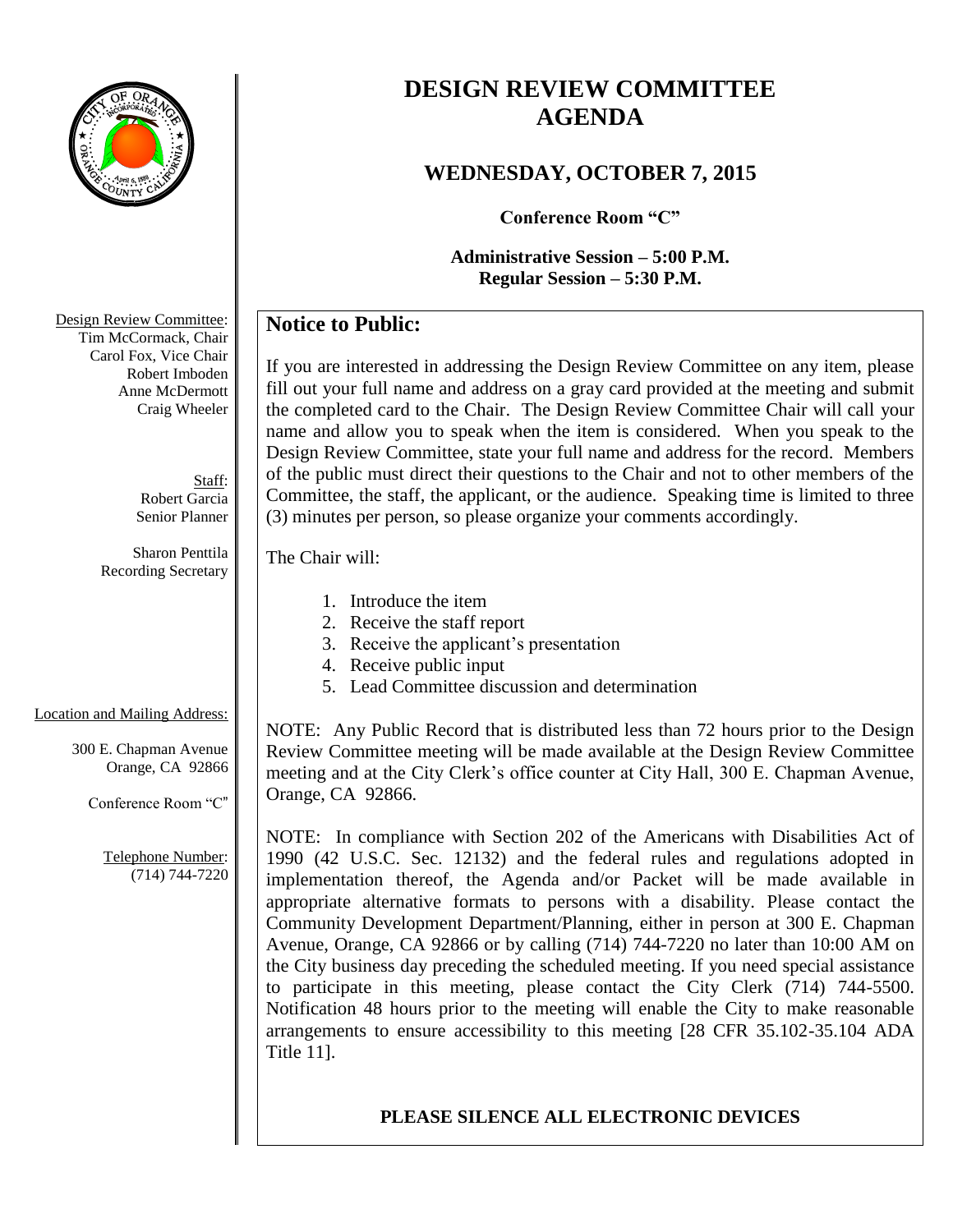#### **Administrative Session – 5:00 P.M.**

The Committee holds an Administrative Session to receive general information from the staff and to conduct an initial review of Minutes of prior meetings. The Session is open to the public; however, no public testimony is taken and no decisions are made. Following the Administrative Session, the Regular Session will begin at 5:30 p.m.

- 1. Review of Agenda
- 2. Policy/Procedural Information
- 3. Review of Minutes: September 16, 2015

#### **Regular Session - 5:30 P.M.**

#### CALL TO ORDER:

#### ROLL CALL:

#### PUBLIC PARTICIPATION:

Opportunity for members of the public to address the Design Review Committee on matters not listed on the Agenda.

#### CONSENT ITEMS:

(1) APPROVAL OF MINUTES: September 16, 2015

All matters that are listed above as Consent Items are considered to be routine by the Design Review Committee and will be enacted by one motion. There will be no separate discussion of said items unless members of the Design Review Committee, staff, or the public request specific items to be removed from the Consent Items for separate action.

#### AGENDA ITEMS:

Continued Items: None

#### New Agenda Items:

(2) DRC No. 4818-15 – [Maloney Fence](http://www.cityoforange.org/civicax/filebank/blobdload.aspx?BlobID=16663)

- A proposal to construct a vinyl fence in the front and side yards of a noncontributing detached duplex in the Old Towne Historic District.
- 194 S. Pine Street, Old Towne Historic District
- Staff Contact: Marissa Moshier, 714-744-7243, [mmoshier@cityoforange.org](mailto:mmoshier@cityoforange.org)
- DRC Action: Final Determination